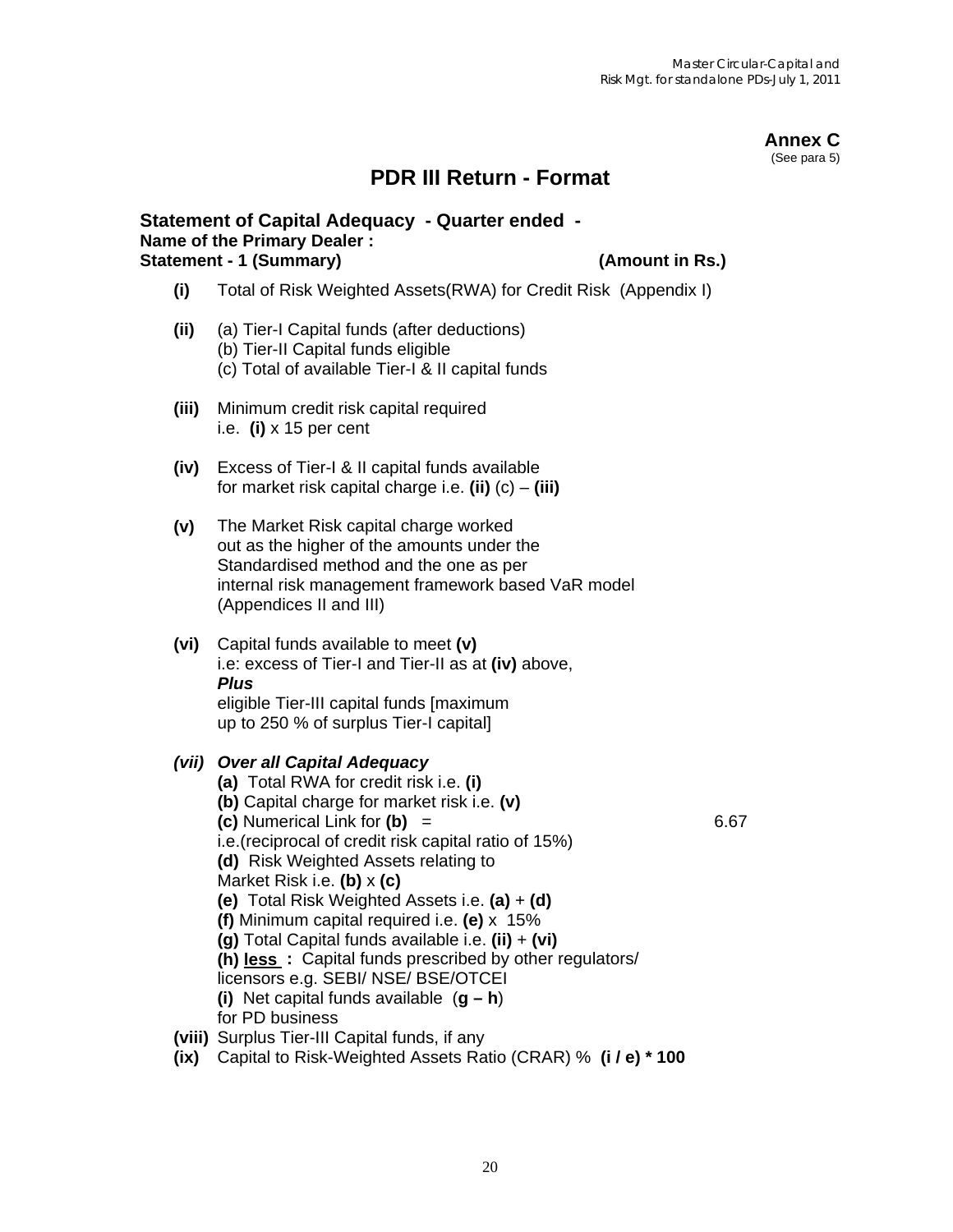#### **Following Appendices are to be sent along with the PDR III Return\*:**

**Appendix I -** Details of the various on-balance sheet and off-balance sheet items, the risk weights assigned and the risk adjusted value of assets have to be reported in this format. The format enclosed is purely illustrative. PDs are required to adhere to the guidelines on activities permitted to be undertaken by PDs while diversifying business activities.

**Appendix II** - Details of the market risk charge using the standardised model as per the format enclosed.

**Appendix III** - Details of market risk using the VaR based internal model as per the format enclosed.

**Appendix IV** - Details of back-testing results for the previous quarter, giving the details of VaR predicted by the model, the actual change in the value of the portfolio and the face value of the portfolio.

**Appendix V** - Details of stress testing, alongwith details of the change in the value of the portfolio for a given change in the yield, in the format enclosed.

*\* The above Appendices (in printable form) may be sent by e-mail to "pdrdidmd@rbi.org.in"*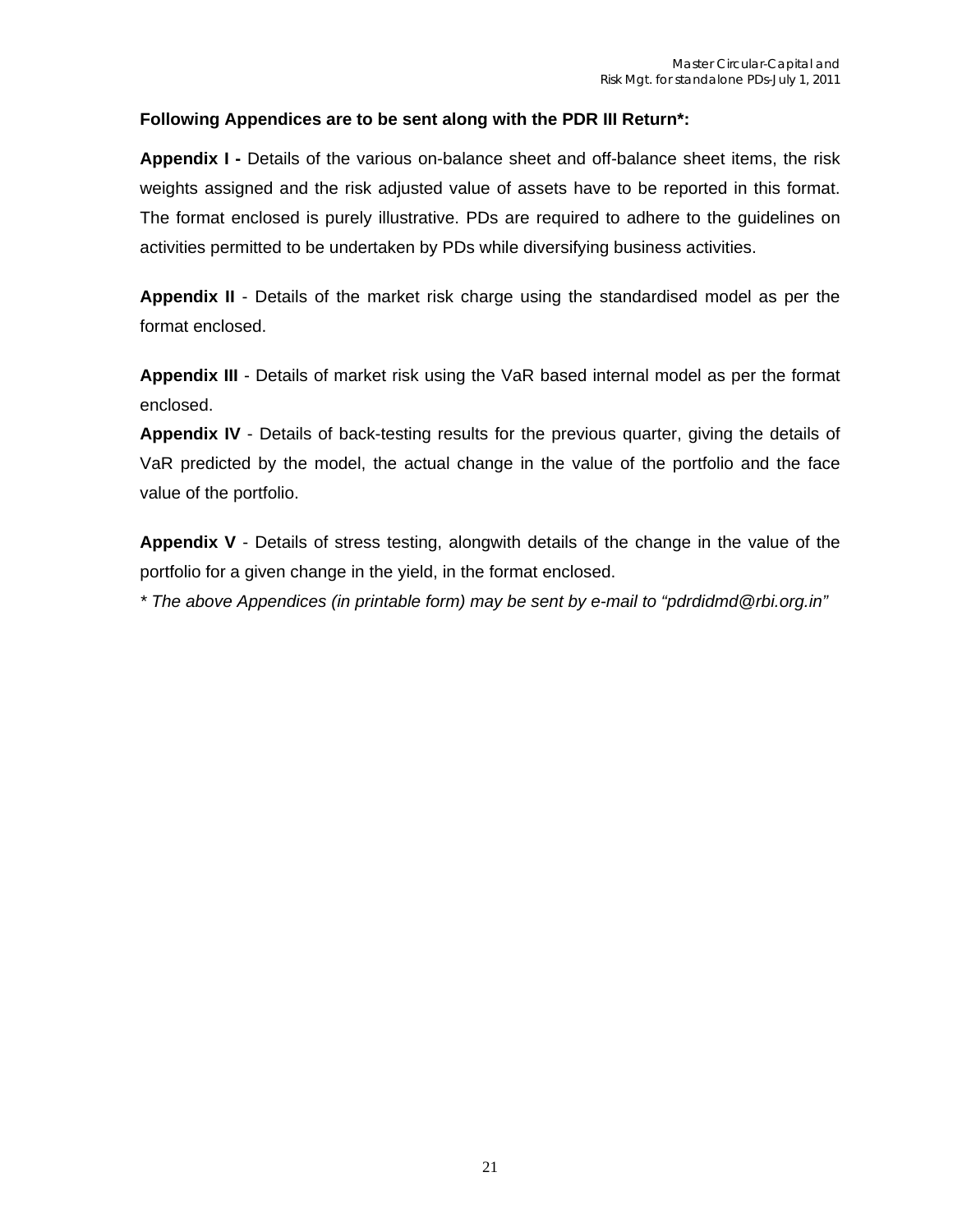## **Appendix I**

## **CREDIT RISK**

#### **A. BALANCE SHEET ITEMS**

|    | <b>FUNDED RISK ASSET</b>      |                                                                                                                                                                                                                                                                                                                         | <b>BOOK</b><br><b>VALUE</b><br><b>Rupees</b> | <b>RISK</b><br><b>WEIGHT</b><br>$\%$ | <b>RISK</b><br><b>ADJ</b><br><b>VALUE</b> |
|----|-------------------------------|-------------------------------------------------------------------------------------------------------------------------------------------------------------------------------------------------------------------------------------------------------------------------------------------------------------------------|----------------------------------------------|--------------------------------------|-------------------------------------------|
| I. |                               | Cash balances and balances in current account with RBI                                                                                                                                                                                                                                                                  |                                              | 0%                                   |                                           |
|    | in current account with banks | II. Amount lent in call/ notice money market and balances                                                                                                                                                                                                                                                               |                                              | 20%                                  |                                           |
|    | III. Investments              | (a) Government securities<br>Approved securities guaranteed by<br>Central / State governments other<br>than at (e) below                                                                                                                                                                                                |                                              | 0%                                   |                                           |
|    |                               | (b) Fixed<br>deposits,<br><b>Bonds</b><br>and<br>Certificates of Deposit of banks, PDs<br>and public Financial Institutions                                                                                                                                                                                             |                                              | 20%                                  |                                           |
|    |                               | (c) Bonds issued by banks / PDs / public<br>financial Institutions (as specified by<br>DBOD) as Tier-II capital                                                                                                                                                                                                         |                                              | 100%                                 |                                           |
|    |                               | (d) Shares<br>of<br>all<br>companies<br>and<br>debentures / bonds / commercial<br>papers of companies other than in (b)<br>above/ units of mutual funds                                                                                                                                                                 |                                              | 100%                                 |                                           |
|    |                               | (e) Securities<br>of<br>Public<br>sector<br>Undertakings guaranteed by Central /<br>State Govts. but issued outside the<br>market borrowing programme<br>Note: In case where the guarantee<br>has been invoked and the concerned<br>state government has remained in<br>default, PDs should assign 100% risk<br>weight. |                                              | 20%                                  |                                           |
|    |                               | (f) Securities of and other exposures on<br>PDs in the Government Securities<br>market including bills rediscounted                                                                                                                                                                                                     |                                              | 100%                                 |                                           |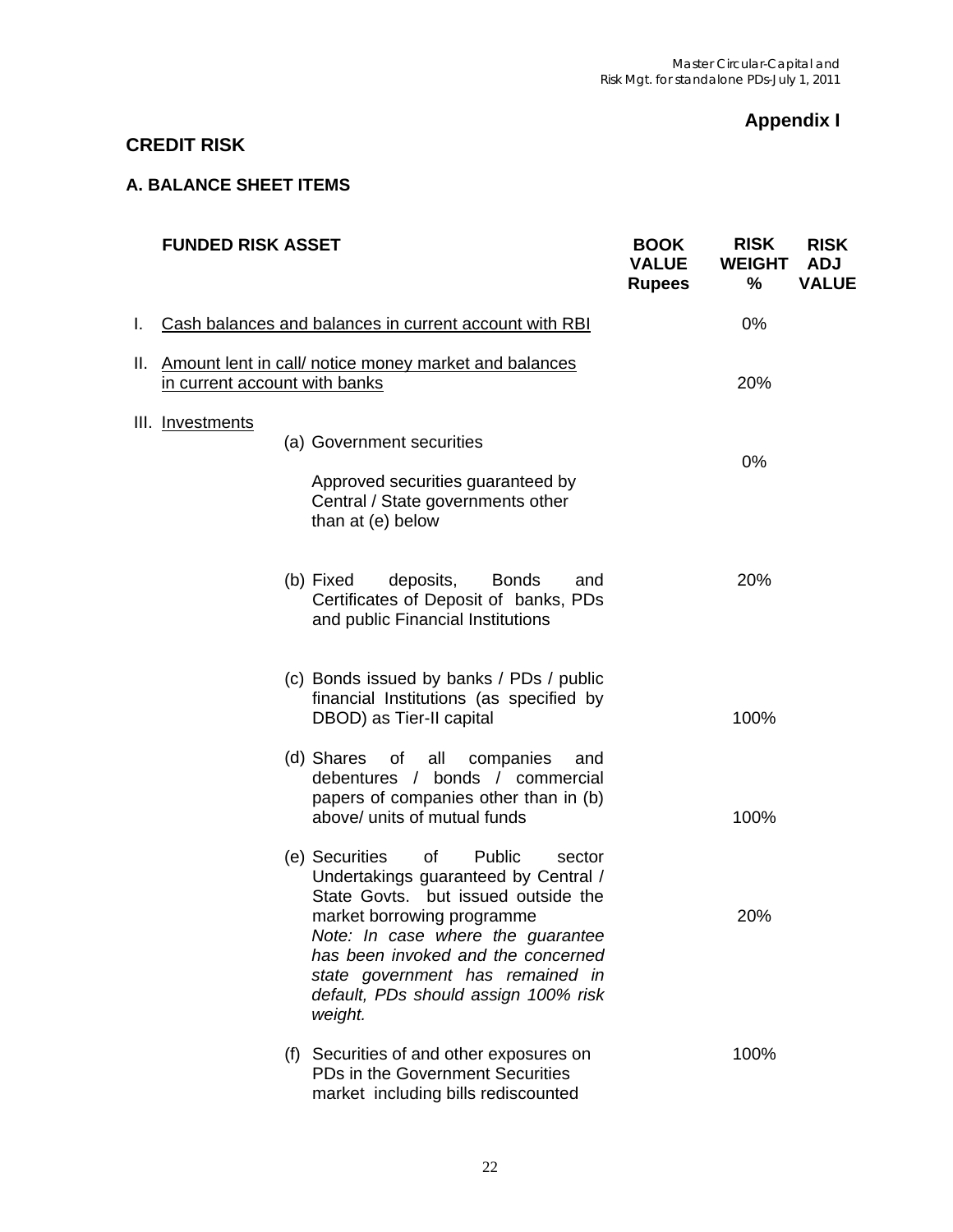|                                       | (g) Subordinated debts issued by other<br>PDs as Tier-II/Tier -III capital     | 100%  |
|---------------------------------------|--------------------------------------------------------------------------------|-------|
| IV. Current Assets                    |                                                                                |       |
|                                       | (a) Loans to staff                                                             | 100%  |
|                                       | (b) Other secured loans and advances<br>considered good                        | 100%  |
|                                       | (c) Others (to be specified)                                                   | 100%  |
| V. Fixed Assets (net of depreciation) |                                                                                |       |
| (a)                                   | Assets leased out                                                              | 100%  |
|                                       | (b) Fixed Assets                                                               | 100%  |
| VI. Other assets                      |                                                                                |       |
| (a)                                   | Income-tax deducted at source<br>(net of provision)                            | 0%    |
| (b)                                   | Advance tax paid (net of provision)                                            | 0%    |
| (c)                                   | Interest due on Government securities                                          | $0\%$ |
| (d)                                   | Others (to be specified and risk weight<br>indicated as per the counter party) | $X\%$ |

## **AA. TOTAL RISK-WEIGHTED BALANCE SHEET ASSETS**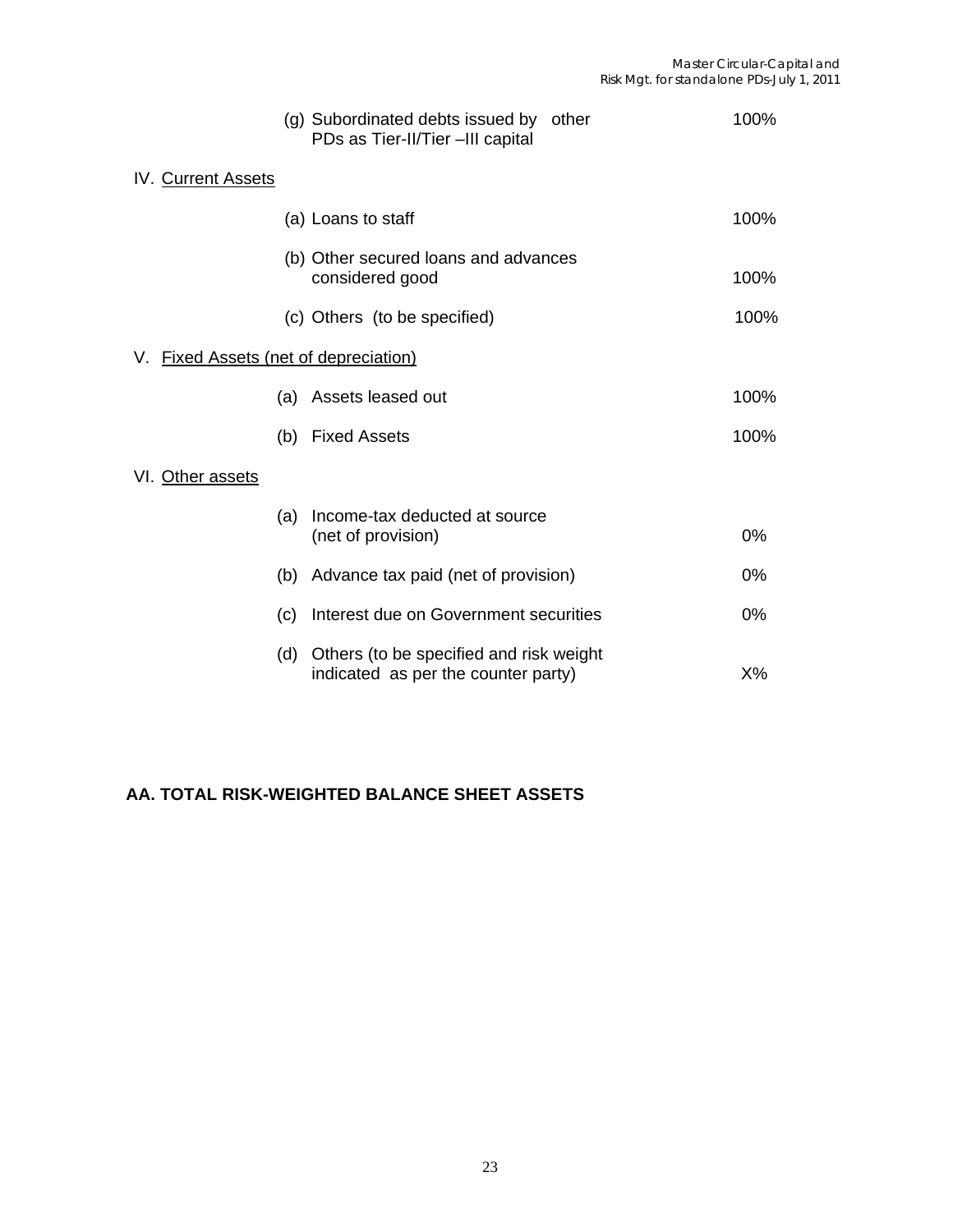# **B. OFF-BALANCE SHEET ITEMS**

|                                                                                                                                                                                                                                                                                                                                                                                                                                      | <b>BOOK</b><br><b>VALUE</b> | <b>CREDIT</b><br><b>CONV</b><br><b>FACTOR</b> | <b>RISK</b><br><b>WEIGHT</b>                         | <b>RISK</b><br><b>ADJ</b><br><b>VALUE</b> |
|--------------------------------------------------------------------------------------------------------------------------------------------------------------------------------------------------------------------------------------------------------------------------------------------------------------------------------------------------------------------------------------------------------------------------------------|-----------------------------|-----------------------------------------------|------------------------------------------------------|-------------------------------------------|
| <b>FUNDED RISK ASSET</b>                                                                                                                                                                                                                                                                                                                                                                                                             | <b>Rupees</b>               | %                                             | $\frac{9}{6}$                                        |                                           |
| Share/ debenture/ auction stock underwritten<br>i.                                                                                                                                                                                                                                                                                                                                                                                   |                             |                                               |                                                      |                                           |
| - Government/ any exposure guaranteed by Government<br>- Banks/ Financial Institutions<br>- PDs<br>- All others                                                                                                                                                                                                                                                                                                                      |                             | 50%<br>50%<br>50%<br>50%                      | 0%<br>20%<br>100%<br>100%                            |                                           |
| Partly-paid shares/ debentures including actual devolvement<br>ii.<br>and other securities                                                                                                                                                                                                                                                                                                                                           |                             |                                               |                                                      |                                           |
| - Government/ any exposure guaranteed by Government<br>- Banks/ Financial Institutions<br>- PDs in the Government securities market<br>- All others                                                                                                                                                                                                                                                                                  |                             | 100%<br>100%<br>100%<br>100%                  | 0%<br>20%<br>100%<br>100%                            |                                           |
| Notional Equity/Index Positions underlying the equity<br>iii.<br>derivative                                                                                                                                                                                                                                                                                                                                                          |                             | 100%                                          | 100%                                                 |                                           |
| iv. Repurchase agreements where the credit risk remains<br>with the PD                                                                                                                                                                                                                                                                                                                                                               |                             |                                               |                                                      |                                           |
| - Government/ any exposure guaranteed by Government<br>- Banks/ Financial Institutions<br>- PDs<br>- All others<br>Other contingent liabilities/ commitments like standby<br>۷.                                                                                                                                                                                                                                                      |                             | 100%<br>100%<br>100%<br>100%                  | 0%<br>20%<br>100%<br>100%                            |                                           |
| - Government/ any exposure guaranteed by Government<br>- Banks/ Financial Institutions<br>- PDs<br>- All others                                                                                                                                                                                                                                                                                                                      |                             | 50%<br>50%<br>50%<br>50%                      | 0%<br>20%<br>100%<br>100%                            |                                           |
| vi. Interest Rate swaps                                                                                                                                                                                                                                                                                                                                                                                                              |                             |                                               |                                                      |                                           |
| Original maturity of less than 1 year<br>Original maturity of 1 year and above but less than 2 years<br>Original maturity of 2 years and above but less than 3 years<br>Original maturity of 3 years and above but less than 4 years<br>Original maturity of 4 years and above but less than 5 years<br>Original maturity of 5 years and above but less than 6 years<br>Original maturity of 6 years and above but less than 7 years |                             | 0.5%<br>$1\%$<br>2%<br>3%<br>4%<br>5%<br>6%   | 100%<br>100%<br>100%<br>100%<br>100%<br>100%<br>100% |                                           |
| (Every additional year - Credit Conversion Factor increases by 1%)                                                                                                                                                                                                                                                                                                                                                                   |                             |                                               |                                                      |                                           |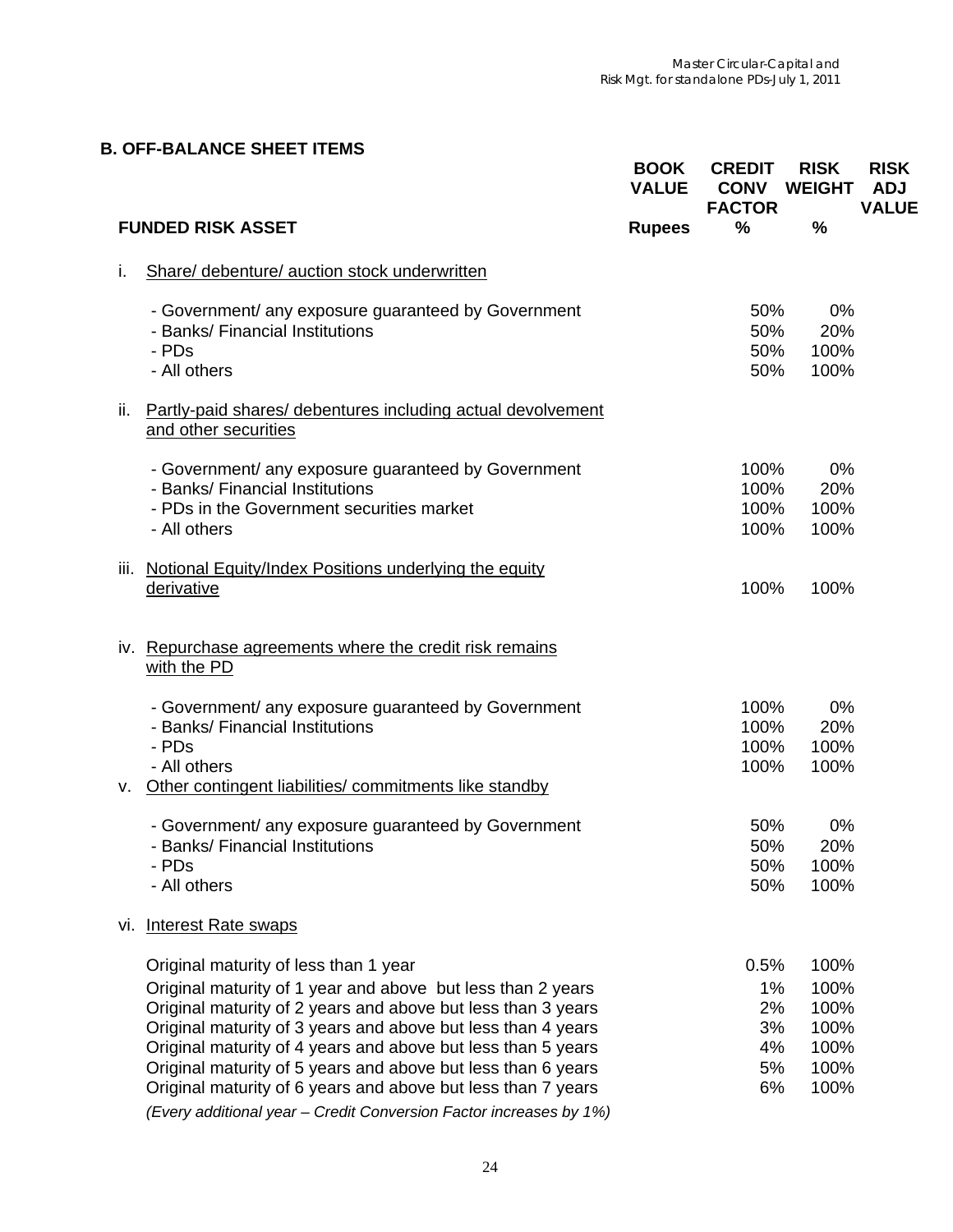VII. Foreign Exchange Forward Contract

| Original maturity of less than 1 year\$                                                                                                                  | 2% | 100% |
|----------------------------------------------------------------------------------------------------------------------------------------------------------|----|------|
| Original maturity of more than 1 year and less than 2 years\$<br>(Every additional year $-$ CCF increases by 3%)<br>\$ Risk depends on the counter party | 5% | 100% |

*Note: Cash margins/ deposits should be deducted before applying the credit conversion factor* 

#### **BB. TOTAL RISK-WEIGHTED OFF-BALANCE SHEET ASSETS**

#### **CC. TOTAL RISK-WEIGHTED BALANCE SHEET & OFF-BALANCE SHEET ASSETS**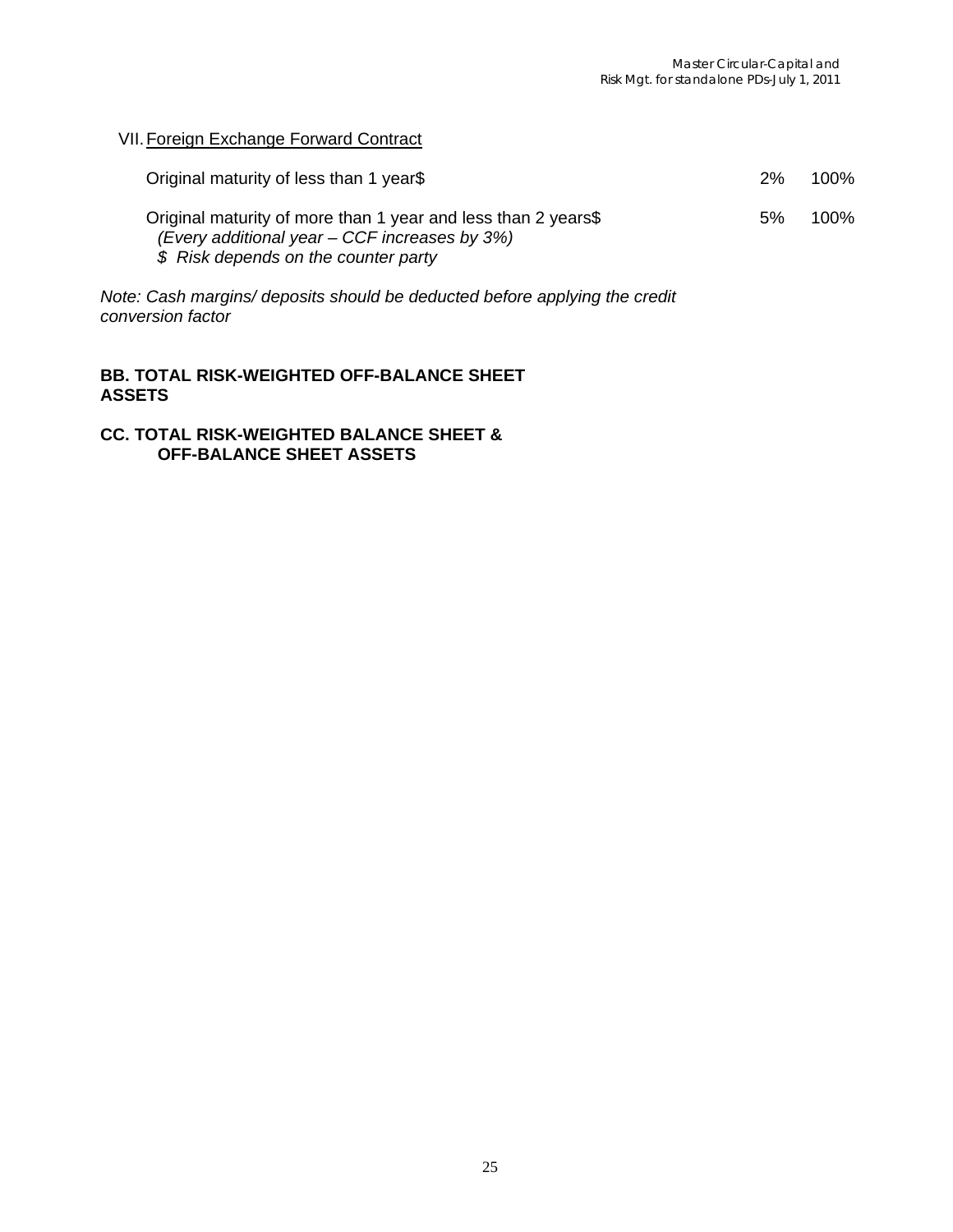## **Appendix II**

| <b>PDR-III Quarterly Return</b>                                 |                    |                         |                             |                             |                                           |                                       |      |              |                                                   |                                |                         |                           |                                               |
|-----------------------------------------------------------------|--------------------|-------------------------|-----------------------------|-----------------------------|-------------------------------------------|---------------------------------------|------|--------------|---------------------------------------------------|--------------------------------|-------------------------|---------------------------|-----------------------------------------------|
|                                                                 | <b>Statement 3</b> |                         |                             |                             |                                           |                                       |      |              |                                                   |                                |                         |                           |                                               |
| <b>MARKET RISK CAPITAL STATEMENT</b>                            |                    |                         |                             |                             |                                           |                                       |      |              |                                                   |                                |                         |                           |                                               |
| (Appreciation in book value not recognized)                     |                    |                         |                             |                             |                                           |                                       |      |              |                                                   |                                |                         |                           |                                               |
|                                                                 |                    |                         |                             |                             |                                           |                                       |      |              |                                                   |                                |                         |                           |                                               |
| (i) Standardised Method                                         |                    |                         |                             |                             |                                           |                                       |      |              |                                                   |                                |                         |                           |                                               |
| A. Interest rate Instruments & Equity / Equity like instruments |                    |                         |                             |                             |                                           |                                       |      |              |                                                   |                                |                         |                           |                                               |
| <b>INSTRUMENT</b> Maturity                                      | Date               | <b>POSITION</b><br>(FV) | <b>BOOK</b><br><b>PRICE</b> | <b>BOOK</b><br><b>VALUE</b> | <b>FIED</b><br><b>DURA</b><br><b>TION</b> | <b>MODI DURATION</b><br><b>BUCKET</b> | ZONE | <b>YIELD</b> | <b>ASSUMED</b><br><b>CHANGE IN</b><br>YIELD (bps) | <b>CHANGED</b><br><b>YIELD</b> | <b>CHANGED</b><br>PRICE | <b>CHANGE</b><br>IN PRICE | <b>MARKET</b><br><b>RISK</b><br><b>CHARGE</b> |
| (Including<br>equity<br>positions)<br>(1)                       | (2)                | (3)                     | (4)                         | (5)                         |                                           | (6)                                   | (7)  | (8)          | (9)                                               | (10)                           | (11)                    | (12)                      | (13)                                          |
|                                                                 |                    |                         |                             |                             |                                           |                                       |      |              |                                                   |                                |                         |                           |                                               |
|                                                                 |                    |                         |                             |                             |                                           |                                       |      |              |                                                   |                                |                         |                           |                                               |
| Total of A                                                      |                    |                         |                             |                             |                                           |                                       |      |              |                                                   |                                |                         |                           |                                               |
| B. Unhedged Foreign Exchange Position                           |                    |                         |                             |                             |                                           |                                       |      |              |                                                   |                                |                         |                           | 15%                                           |
|                                                                 |                    |                         |                             |                             |                                           |                                       |      |              |                                                   |                                |                         |                           |                                               |
|                                                                 |                    |                         |                             |                             |                                           |                                       |      |              |                                                   |                                |                         |                           |                                               |
| Total of B                                                      |                    |                         |                             |                             |                                           |                                       |      |              |                                                   |                                |                         |                           |                                               |
| Total<br>$(A+B)$                                                |                    |                         |                             |                             |                                           |                                       |      |              |                                                   |                                |                         |                           |                                               |

Position Market Risk Measure<br>(Marked to Market value) (15% of the position)

B. Unhedged Foreign Exchange Position

C. Asset items subjected to flat charge of 15% for market risk measurement

Memo items:

Items of assets which, with the approval of RBI, have been classified as investment items and not subjected to market risk measure:

| Asset | <b>Book Value</b> | MTM/NAV |
|-------|-------------------|---------|
|       |                   |         |

1.

2.

3.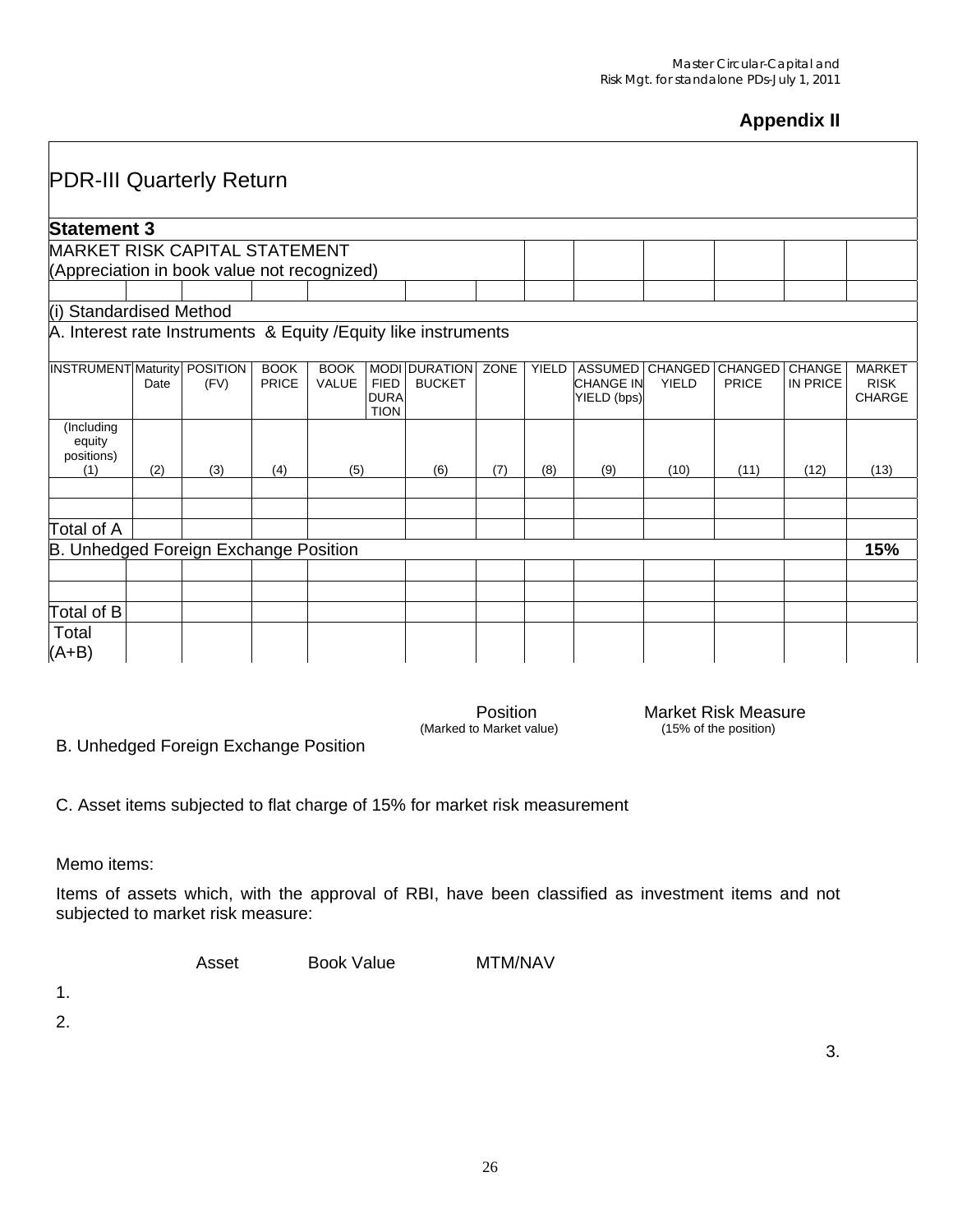## **Appendix III**

# **VaR Calculation**

|                    | Details of the VaR calculation - for the last 60 days      |           |                  |                              |
|--------------------|------------------------------------------------------------|-----------|------------------|------------------------------|
|                    |                                                            |           | Total            |                              |
| Date               | Portfolio Value                                            | VaR (Rs.) | VaR with holding | VaR with holding period as a |
|                    | (Rs.)                                                      | one day   | period           | Percentage of portfolio      |
|                    |                                                            |           |                  |                              |
|                    |                                                            |           |                  |                              |
|                    |                                                            |           |                  |                              |
|                    |                                                            |           |                  |                              |
|                    |                                                            |           |                  |                              |
|                    |                                                            |           |                  |                              |
|                    |                                                            |           |                  |                              |
|                    |                                                            |           |                  |                              |
|                    |                                                            |           |                  |                              |
|                    |                                                            |           |                  |                              |
|                    | (a) Average of 60 day VaR (with holding period)            |           |                  |                              |
|                    | (b) 3.3 times the 60 day average VaR (with holding period) |           |                  |                              |
| (c) Last day's VaR |                                                            |           |                  |                              |
|                    | (d) Market Risk Measure (higher of (b) and (c) above)      |           |                  |                              |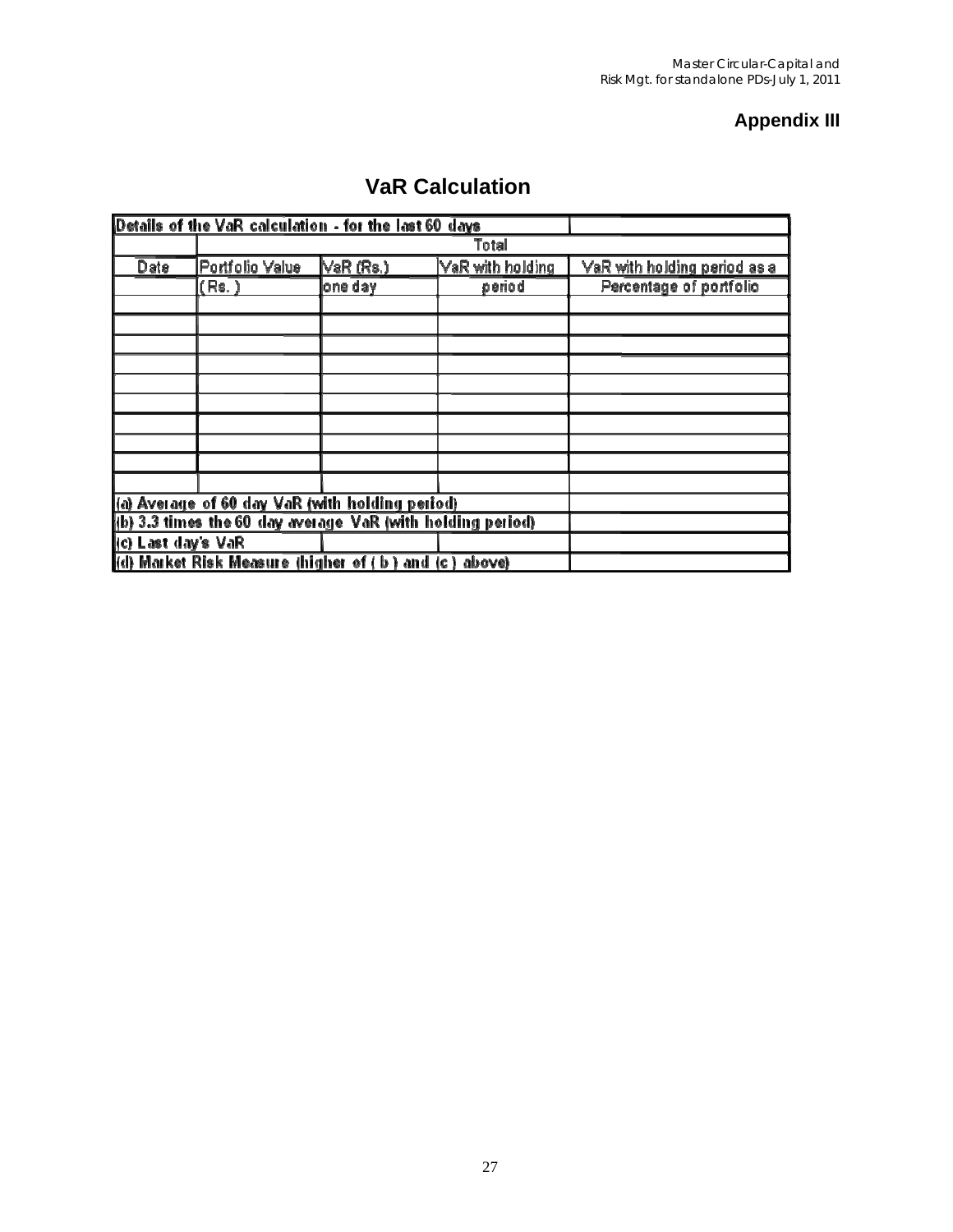## **Appendix IV**

## **Back Testing of VaR Model**

## **For the last 250 trading days**

#### **Backtesting Report as part of PDR III for Quarter ended…………………..**

|                                                | Actual | Hypothetical |
|------------------------------------------------|--------|--------------|
| No. of observations (excluding holidays)       | 250    | 250          |
| No. of failures, i.e. No. of times VaR         |        |              |
| underpredicted the actual trading/hypothetical | .      | .            |
| MTM losses                                     |        |              |

#### **DATE-WISE BACKTESTING RESULTS**

|                |      |                                     |                                      |                                                          |                   |                  |               | (Rs. in crore)   |
|----------------|------|-------------------------------------|--------------------------------------|----------------------------------------------------------|-------------------|------------------|---------------|------------------|
| S. No.         | date | 1 day<br>VaR<br>Entire<br>Portfolio | Mkt.<br>Value<br>Entire<br>Portfolio | Mkt.<br>Value<br><b>Next</b><br>Day<br>Same<br>Portfolio | <b>Difference</b> | Failure<br>(Y/N) | Actual<br>P/L | Failure<br>(y/N) |
| 1              |      |                                     |                                      |                                                          |                   |                  |               |                  |
| $\overline{c}$ |      |                                     |                                      |                                                          |                   |                  |               |                  |
| $\overline{3}$ |      |                                     |                                      |                                                          |                   |                  |               |                  |
| 4              |      |                                     |                                      |                                                          |                   |                  |               |                  |
| $\sim$         |      |                                     |                                      |                                                          |                   |                  |               |                  |
| ٠              |      |                                     |                                      |                                                          |                   |                  |               |                  |
| ٠              |      |                                     |                                      |                                                          |                   |                  |               |                  |
| $\bullet$      |      |                                     |                                      |                                                          |                   |                  |               |                  |
| ٠              |      |                                     |                                      |                                                          |                   |                  |               |                  |
|                |      |                                     |                                      |                                                          |                   |                  |               |                  |
| 250            |      |                                     |                                      |                                                          |                   |                  |               |                  |

The daily VaR preceding holidays should be up-scaled by the square root of number of intervening holidays. For, example, if the Friday is followed by 2 holidays, then the one VaR figure for Friday should be multiplied by square root of 2.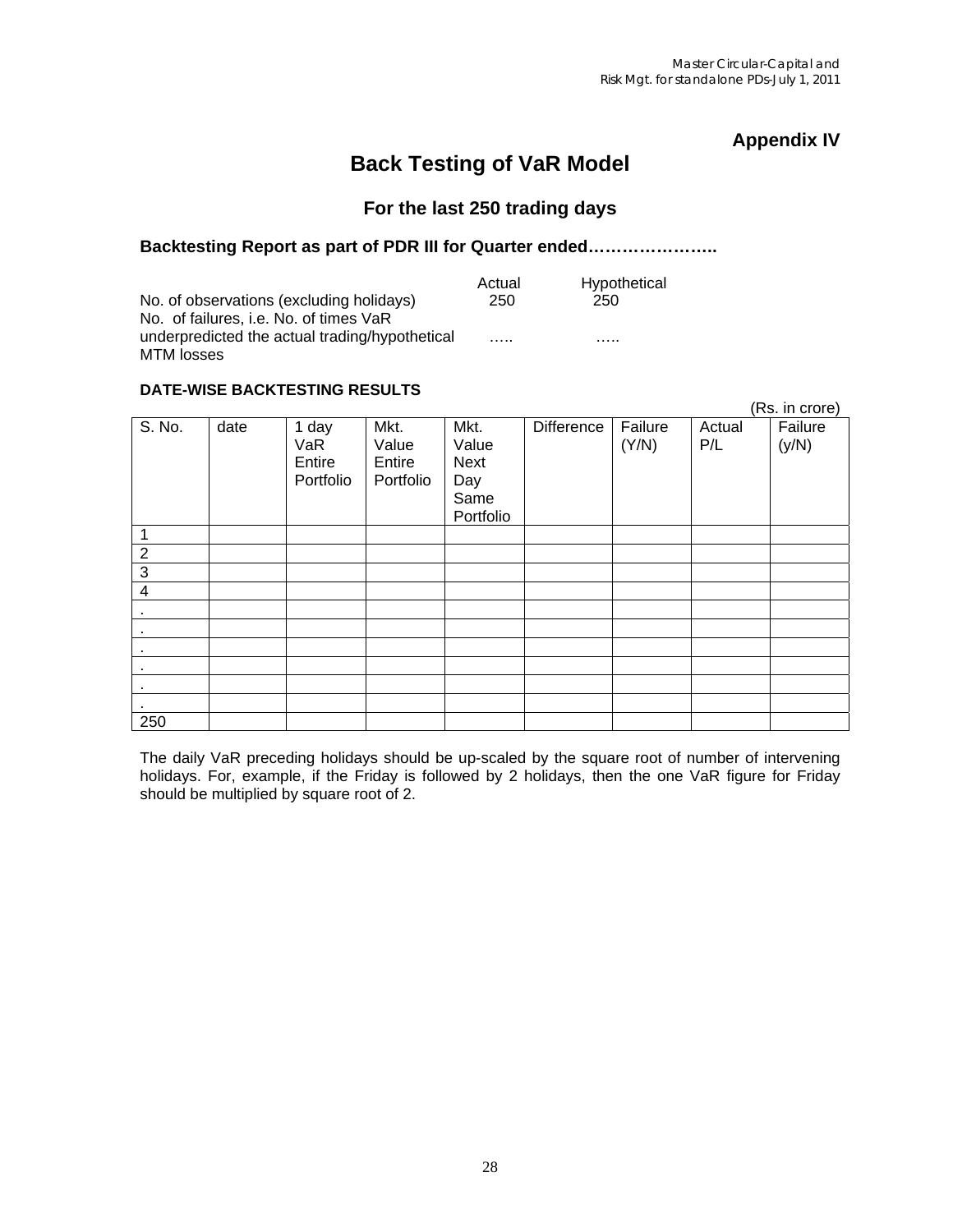## **Appendix V**

# **Details of Stress Testing**

|                                                        |                                                                       | <b>STRESS TEST AS ON:</b>    |                                                         |  |  |  |  |
|--------------------------------------------------------|-----------------------------------------------------------------------|------------------------------|---------------------------------------------------------|--|--|--|--|
|                                                        | Name of the PD:                                                       |                              |                                                         |  |  |  |  |
|                                                        |                                                                       |                              |                                                         |  |  |  |  |
|                                                        | ASSETS (All tradable interest rate related assets)                    |                              |                                                         |  |  |  |  |
|                                                        |                                                                       | <b>MTM Value (Rs. Crore)</b> | <b>Weighted Average</b>                                 |  |  |  |  |
|                                                        |                                                                       |                              | <b>Mod. Duration (years)</b>                            |  |  |  |  |
| 1                                                      | G-Sec and T-Bills                                                     |                              |                                                         |  |  |  |  |
| 2                                                      | Corporate/PSU/FI Bonds                                                |                              |                                                         |  |  |  |  |
| 3                                                      | Receiving leg in respect of FRA/IRS                                   |                              |                                                         |  |  |  |  |
| $\overline{\mathbf{4}}$                                | Other tradable interest rate instruments                              |                              |                                                         |  |  |  |  |
|                                                        |                                                                       |                              |                                                         |  |  |  |  |
|                                                        | Total MTM value of assets (Va)                                        |                              |                                                         |  |  |  |  |
|                                                        | Weighted Average Mod. Duration of the assets (Da)                     |                              |                                                         |  |  |  |  |
|                                                        |                                                                       |                              |                                                         |  |  |  |  |
|                                                        | <b>LIABILITES (excluding NOF)</b>                                     |                              |                                                         |  |  |  |  |
|                                                        |                                                                       | <b>MTM Value (Rs. Crore)</b> | <b>Weighted Average</b><br><b>Mod. Duration (years)</b> |  |  |  |  |
| 1                                                      | Net borrowing Call, notice & term money                               |                              |                                                         |  |  |  |  |
| $\overline{c}$                                         | Net borrowing in Repo (including LAF of RBI)                          |                              |                                                         |  |  |  |  |
| 3                                                      | Net Borrowing through CBLO                                            |                              |                                                         |  |  |  |  |
| $\overline{4}$                                         | Borrowing through ICDs                                                |                              |                                                         |  |  |  |  |
| 5                                                      | Borrowing through CPs                                                 |                              |                                                         |  |  |  |  |
| 6                                                      | Borrowing through Bond issuances                                      |                              |                                                         |  |  |  |  |
| 7                                                      | Credit lines from banks/FIs                                           |                              |                                                         |  |  |  |  |
| 8                                                      | Paying leg in respect of FRA/IRS                                      |                              |                                                         |  |  |  |  |
| 9                                                      | Other tradable interest rate liabilites                               |                              |                                                         |  |  |  |  |
|                                                        |                                                                       |                              |                                                         |  |  |  |  |
|                                                        | <b>Total MTM value of liabilities (VI)</b>                            |                              |                                                         |  |  |  |  |
|                                                        | Weighted Average Mod. Duration of Liabilites (DI)                     |                              |                                                         |  |  |  |  |
|                                                        |                                                                       |                              |                                                         |  |  |  |  |
|                                                        | Mod. Duration of NOF (Dn) = (Va*Da - VI*DI)/(Va-VI)                   |                              |                                                         |  |  |  |  |
|                                                        |                                                                       |                              |                                                         |  |  |  |  |
|                                                        | Percentage change in NOF = (-) Dn*Change in interest rates (1%)       |                              |                                                         |  |  |  |  |
|                                                        |                                                                       |                              |                                                         |  |  |  |  |
|                                                        | Change in NOF = (-) Dn <sup>*</sup> Change in Interest rates (1%)*NOF |                              |                                                         |  |  |  |  |
|                                                        | Other details:                                                        |                              |                                                         |  |  |  |  |
|                                                        | Net interest income in the current year so far                        |                              |                                                         |  |  |  |  |
|                                                        | Trading profits/loss in the current year so far                       |                              |                                                         |  |  |  |  |
|                                                        | Unrealised MTM (Net gain/loss on cash positions)                      |                              |                                                         |  |  |  |  |
| Unrealised MTM (Net gain/loss on derivative positions) |                                                                       |                              |                                                         |  |  |  |  |
|                                                        | Other income, if any (Details to be specified) ***                    |                              |                                                         |  |  |  |  |
|                                                        | NOF deployed in fixed income and related instruments                  |                              |                                                         |  |  |  |  |
|                                                        | Total NOF (Break-up to be furnished)                                  |                              |                                                         |  |  |  |  |
|                                                        |                                                                       |                              |                                                         |  |  |  |  |

**Note: NOF should be determined as per the definition prescribed in this regard. The MTM gains or losses should be adjusted in the NOF.**

**\*\*\*Details of Other Income**